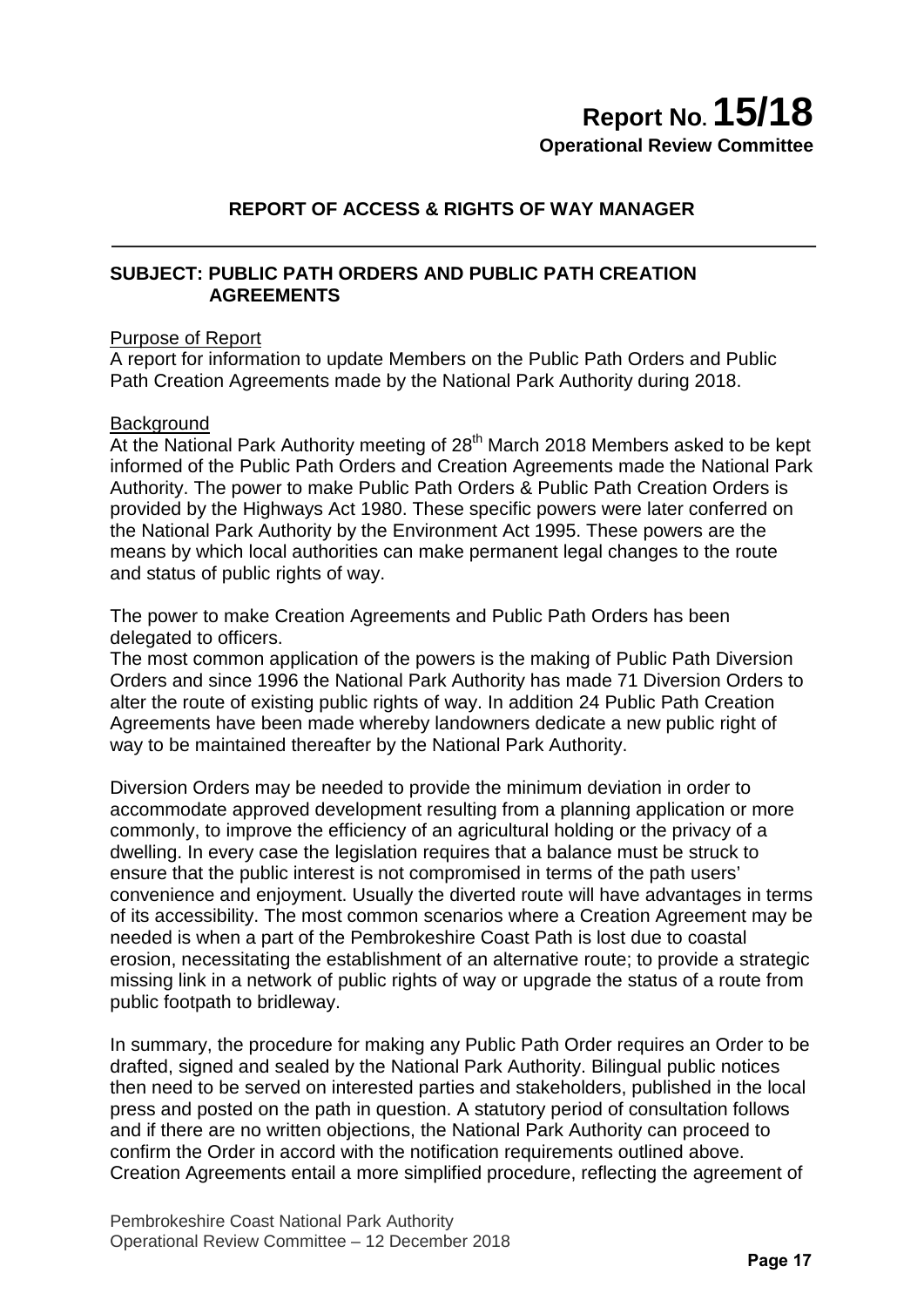the parties involved but will often entail the payment of compensation by the National Park Authority to the landowner dedicating the public right of way.

Public Path Diversion Orders confirmed in 2018:

- Public footpath PP86/42, St Justinians, St Davids (Pembrokeshire Coast Path realignment)
- Public footpath PP71/7, Trewern, Nevern (relocation of public footpath from fields/farmyard to woodland)
- Public footpath PP87/40, Moylegrove (relocation of public footpath from steep slope and garden to woodland)
- Public footpaths PP77/5, Pontypridd (relocation of public footpath from yard/gardens to rough pasture)
- Public footpath PP5/42, Cwm Mawr, Penycwm (by necessity due to the grant of planning permission)
- Public footpath PP86/48 Lower Treleddyn, St Davids (by necessity due to the grant of planning permission)

Public Path Creation Agreements made in 2018:

- Public footpath PP87/59, Foel Hendre, St Dogmaels (replacement for Coast Path lost to landslide)
- Public footpath PP87/54, Pengarn, St Dogmaels (widen Coast Path affected by landslide)

In addition, a number of Traffic Regulation Orders & Notices were made by the National Park Authority to temporarily close a public right of way where there is a danger to the public or to facilitate works. In most cases an alternative route is manged for the duration of the closure.

- Public footpath PP87/54, Foel Hendre, St Dogmaels (in the interests of public safety; Coast Path lost to landslide)
- Public Footpath PP87/2, Penrhyn Bach, St Dogmaels (works in connection with planning permission; alternative route provided)
- Byway PP72/55, Bryneithin, Newport (works in connection with planning permission; partial closure restricting motor vehicles only)
- Public footpath SP86/29, St Nons, St Davids (in the interests of public safety; Coast Path lost to landslide; alternative route provided)
- Public footpath PP74/4, Druidston (in the interests of public safety; Coast Path surface damage; alternative route provided)

## **Comparisons**

These powers are widely used by local highway authorities and National Park Authorities in England and Wales in their management of the public rights of way network.

## **Options**

The National Park Authority has the option to enter into Management Agreements with landowners, made under Section 39 of the Wildlife & Countryside Act 1981.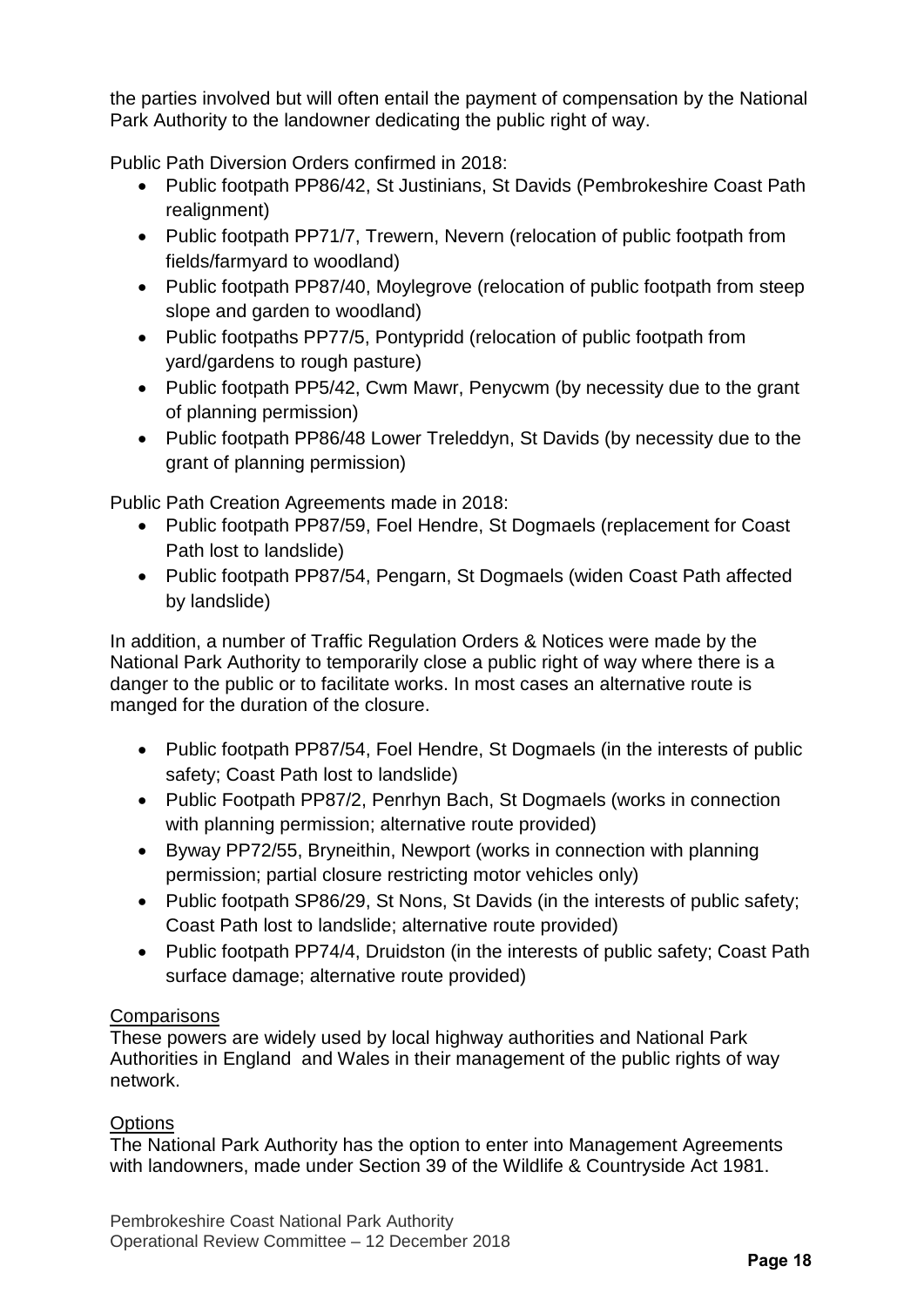These agreements are used to upgrade the status of a public footpath to a bridleway; create new routes or provide area based access. These are not usually permanent changes, being limited to a fixed term to reflect the wishes of the landowner concerned.

## Financial considerations

The National Park Authority has a statutory obligation to pay compensation to a landowner when a Creation Agreement comes into operation. The Authority has sought guidance from the Valuation Office Agency specifically in respect of the rates of compensation for the creation of public paths. This guidance ensures that a fair rate of compensation is paid to landowners and enables the Authority to be consistent in its dealings with landowners. Compensation can be agreed or determined by arbitration or tribunal. Public Path Diversion Orders are generally for the benefit of landowners who waive their right to compensation, the procedure entitles the National Park Authority to recover costs from the applicant where appropriate, such as the cost of advertising notices in the local press.

#### Risk considerations

The vast majority of Public Path Orders are unopposed, however, if formal written objections are received in respect of the making of a Public Path Diversion Order then the Order cannot be confirmed by the National Park Authority and must either be withdrawn or referred to the Welsh Government who would appoint an inspector to determine the Order. An inspector has the discretion to convene a public inquiry or hear the case by written representations. Officers must therefore be confident that every Diversion Order will meet the requisite legal tests and the scrutiny of an inspector.

## **Compliance**

Public rights of way have a significant role to play in delivering the second statutory purpose of National Parks to provide opportunities for people to enjoy the special qualities of the National Park. Public rights of way also make a significant contribution to the duty to foster the economic and social well-being of resident communities. Public rights of way also provide opportunities for healthy exercise contributing to several well-being objectives of the National Park Corporate Plan and providing clear linkages to the Well-being of Future Generations Act 2015. The power to make Creation Agreements can preserve the continuity of the Coast Path or provide a strategic missing link in a network of public rights of way.

#### Human Rights/Equality issues

The statutory procedures entailed make provision for landowners to claim compensation for the dedication of public right of way. There is also a statutory right for the public to make formal written representations to Public Path Orders.

#### Biodiversity implications/Sustainability appraisal

Biodiversity implications are taken into consideration when making a Public Path Orders and Creation Agreements.

Welsh Language statement No issues